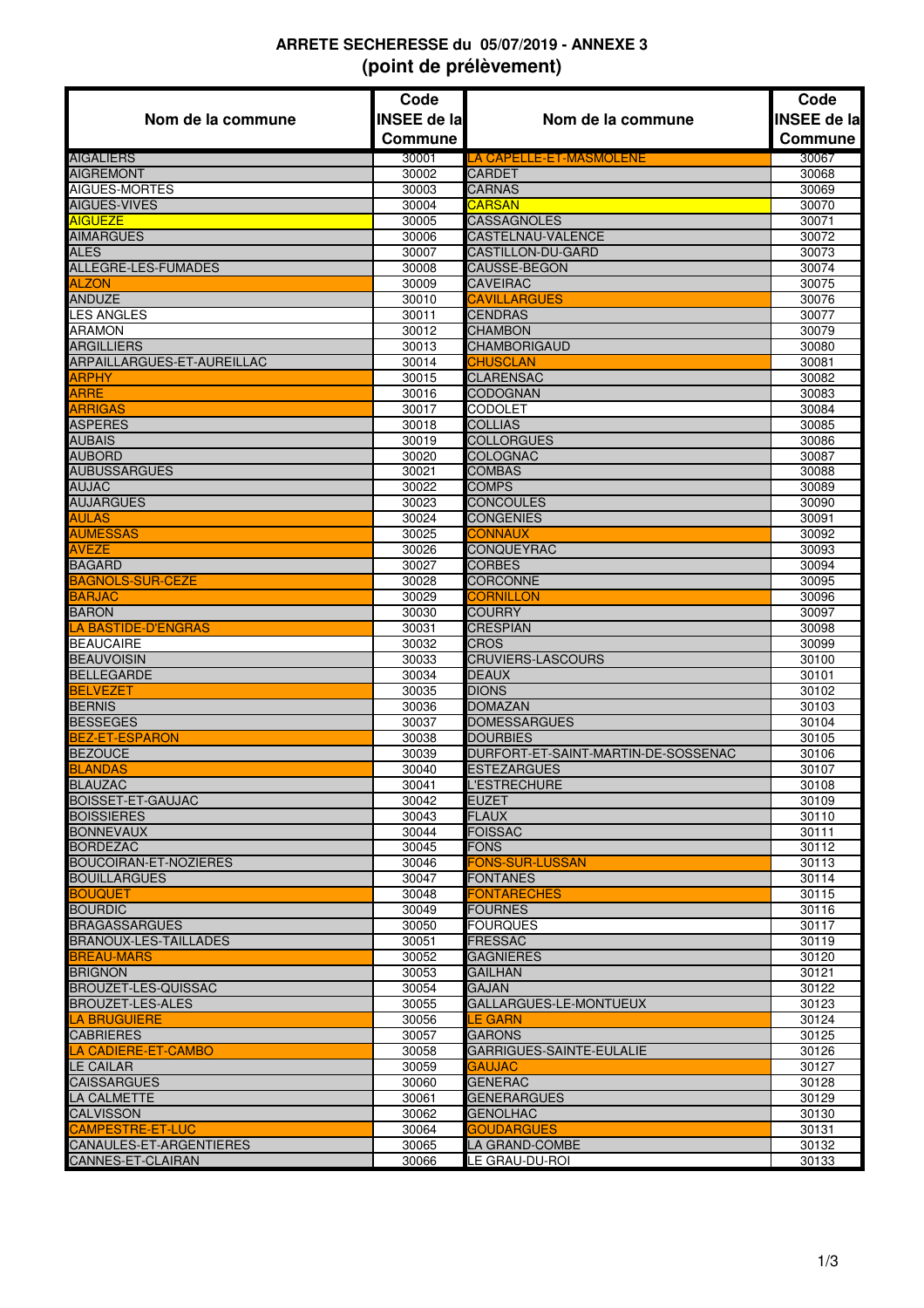## **ARRETE SECHERESSE du 05/07/2019 - ANNEXE 3 (point de prélèvement)**

|                                      | Code               |                                                     | Code               |
|--------------------------------------|--------------------|-----------------------------------------------------|--------------------|
| Nom de la commune                    | <b>INSEE de la</b> | Nom de la commune                                   | <b>INSEE de la</b> |
|                                      | <b>Commune</b>     |                                                     | Commune            |
| <b>ISSIRAC</b>                       | 30134              |                                                     | 30202              |
| JONQUIERES-SAINT-VINCENT             | 30135              | <b>PONT-SAINT-ESPRIT</b><br><b>PORTES</b>           | 30203              |
| <b>JUNAS</b>                         | 30136              | <b>POTELIERES</b>                                   | 30204              |
| <b>LAMELOUZE</b>                     | 30137              | <b>POUGNADORESSE</b>                                | 30205              |
| LANGLADE                             | 30138              | <b>POULX</b>                                        | 30206              |
| <b>LANUEJOLS</b>                     | 30139              | POUZILHAC                                           | 30207              |
| <b>LASALLE</b>                       | 30140              | <b>PUECHREDON</b>                                   | 30208              |
| <b>LAUDUN-L'ARDOISE</b>              | 30141              | <b>PUJAUT</b>                                       | 30209              |
| <b>LAVAL-PRADEL</b>                  | 30142              | <b>QUISSAC</b>                                      | 30210              |
| <b>LAVAL-SAINT-ROMAN</b>             | 30143              | <b>REDESSAN</b>                                     | 30211              |
| <b>LECQUES</b>                       | 30144              | <b>REMOULINS</b>                                    | 30212              |
| <b>LEDENON</b>                       | 30145              | <b>REVENS</b>                                       | 30213              |
| <b>LEDIGNAN</b>                      | 30146              | RIBAUTE-LES-TAVERNES                                | 30214              |
| LEZAN                                | 30147              | <b>RIVIERES</b>                                     | 30215              |
| LIOUC                                | 30148              | ROBIAC-ROCHESSADOULE                                | 30216              |
| LIRAC                                | 30149              | ROCHEFORT-DU-GARD                                   | 30217              |
| LOGRIAN-FLORIAN                      | 30150              | <b>ROCHEGUDE</b>                                    | 30218              |
| <b>LUSSAN</b>                        | 30151              | <b>ROGUES</b>                                       | 30219              |
| <b>LES MAGES</b><br>MALONS-ET-ELZE   | 30152              | <b>ROQUEDUR</b><br><b>ROQUEMAURE</b>                | 30220<br>30221     |
| <b>MANDAGOUT</b>                     | 30153<br>30154     | <b>LA ROQUE-SUR-CEZE</b>                            | 30222              |
| <b>MANDUEL</b>                       | 30155              | <b>ROUSSON</b>                                      | 30223              |
| <b>MARGUERITTES</b>                  | 30156              | <b>LA ROUVIERE</b>                                  | 30224              |
| <b>MARTIGNARGUES</b>                 | 30158              | <b>SABRAN</b>                                       | 30225              |
| <b>LE MARTINET</b>                   | 30159              | SAINT-ALEXANDRE                                     | 30226              |
| MARUEJOLS-LES-GARDON                 | 30160              | SAINT-AMBROIX                                       | 30227              |
| <b>MASSANES</b>                      | 30161              | SAINTE-ANASTASIE                                    | 30228              |
| MASSILLARGUES-ATTUECH                | 30162              | SAINT-ANDRE-DE-MAJENCOULES                          | 30229              |
| <b>MAURESSARGUES</b>                 | 30163              | SAINT-ANDRE-DE-ROQUEPERTUIS                         | 30230              |
| <b>MEJANNES-LE-CLAP</b>              | 30164              | SAINT-ANDRE-DE-VALBORGNE                            | 30231              |
| MEJANNES-LES-ALES                    | 30165              | SAINT-ANDRE-D'OLERARGUES                            | 30232              |
| <b>MEYNES</b>                        | 30166              | SAINT-BAUZELY                                       | 30233              |
| <b>MEYRANNES</b>                     | 30167              | SAINT-BENEZET                                       | 30234              |
| <b>MIALET</b>                        | 30168              | SAINT-BONNET-DU-GARD                                | 30235              |
| <b>MILHAUD</b>                       | 30169              | SAINT-BONNET-DE-SALENDRINQUE                        | 30236              |
| <b>MOLIERES-CAVAILLAC</b>            | 30170              | <b>SAINT-BRES</b>                                   | 30237              |
| MOLIERES-SUR-CEZE                    | 30171              | SAINT-BRESSON                                       | 30238              |
| <b>MONOBLET</b><br><b>MONS</b>       | 30172              | SAINTE-CECILE-D'ANDORGE                             | 30239              |
| MONTAREN-ET-SAINT-MEDIERS            | 30173<br>30174     | SAINT-CESAIRE-DE-GAUZIGNAN<br>SAINT-CHAPTES         | 30240<br>30241     |
| <b>MONTCLUS</b>                      | 30175              | SAINT-CHRISTOL-DE-RODIERES                          | 30242              |
| <b>MONTDARDIER</b>                   | 30176              | SAINT-CHRISTOL-LES-ALES                             | 30243              |
| <b>MONTEILS</b>                      | 30177              | <b>SAINT-CLEMENT</b>                                | 30244              |
| <b>MONTFAUCON</b>                    | 30178              | SAINT-COME-ET-MARUEJOLS                             | 30245              |
| <b>MONTFRIN</b>                      | 30179              | SAINTE-CROIX-DE-CADERLE                             | 30246              |
| <b>MONTIGNARGUES</b>                 | 30180              | <b>SAINT-DENIS</b>                                  | 30247              |
| <b>MONTMIRAT</b>                     | 30181              | SAINT-DEZERY                                        | 30248              |
| <b>MONTPEZAT</b>                     | 30182              | <b>SAINT-DIONISY</b>                                | 30249              |
| <b>MOULEZAN</b>                      | 30183              | SAINT-ETIENNE-DE-L'OLM                              | 30250              |
| <b>MOUSSAC</b>                       | 30184              | SAINT-ETIENNE-DES-SORTS                             | 30251              |
| <b>MUS</b>                           | 30185              | SAINT-FELIX-DE-PALLIERES                            | 30252              |
| NAGES-ET-SOLORGUES                   | 30186              | SAINT-FLORENT-SUR-AUZONNET                          | 30253              |
| <b>NAVACELLES</b>                    | 30187              | SAINT-GENIES-DE-COMOLAS                             | 30254              |
| <b>NERS</b>                          | 30188              | SAINT-GENIES-DE-MALGOIRES                           | 30255              |
| <b>NIMES</b>                         | 30189              | SAINT-GERVAIS                                       | 30256              |
| <b>ORSAN</b>                         | 30191              | SAINT-GERVASY                                       | 30257              |
| ORTHOUX-SERIGNAC-QUILHAN             | 30192              | <b>SAINT-GILLES</b>                                 | 30258              |
| <b>PARIGNARGUES</b>                  | 30193              | SAINT-HILAIRE-DE-BRETHMAS                           | 30259              |
| <b>PEYREMALE</b><br><b>PEYROLLES</b> | 30194<br>30195     | SAINT-HILAIRE-D'OZILHAN<br>SAINT-HIPPOLYTE-DE-CATON | 30260<br>30261     |
| <b>LE PIN</b>                        | 30196              | SAINT-HIPPOLYTE-DE-MONTAIGU                         | 30262              |
| <b>LES PLANS</b>                     | 30197              | SAINT-HIPPOLYTE-DU-FORT                             | 30263              |
| <b>POMMIERS</b>                      | 30199              | SAINT-JEAN-DE-CEYRARGUES                            | 30264              |
| <b>POMPIGNAN</b>                     | 30200              | SAINT-JEAN-DE-CRIEULON                              | 30265              |
| PONTEILS-ET-BRESIS                   | 30201              | SAINT-JEAN-DE-MARUEJOLS-ET-AVEJAN                   | 30266              |